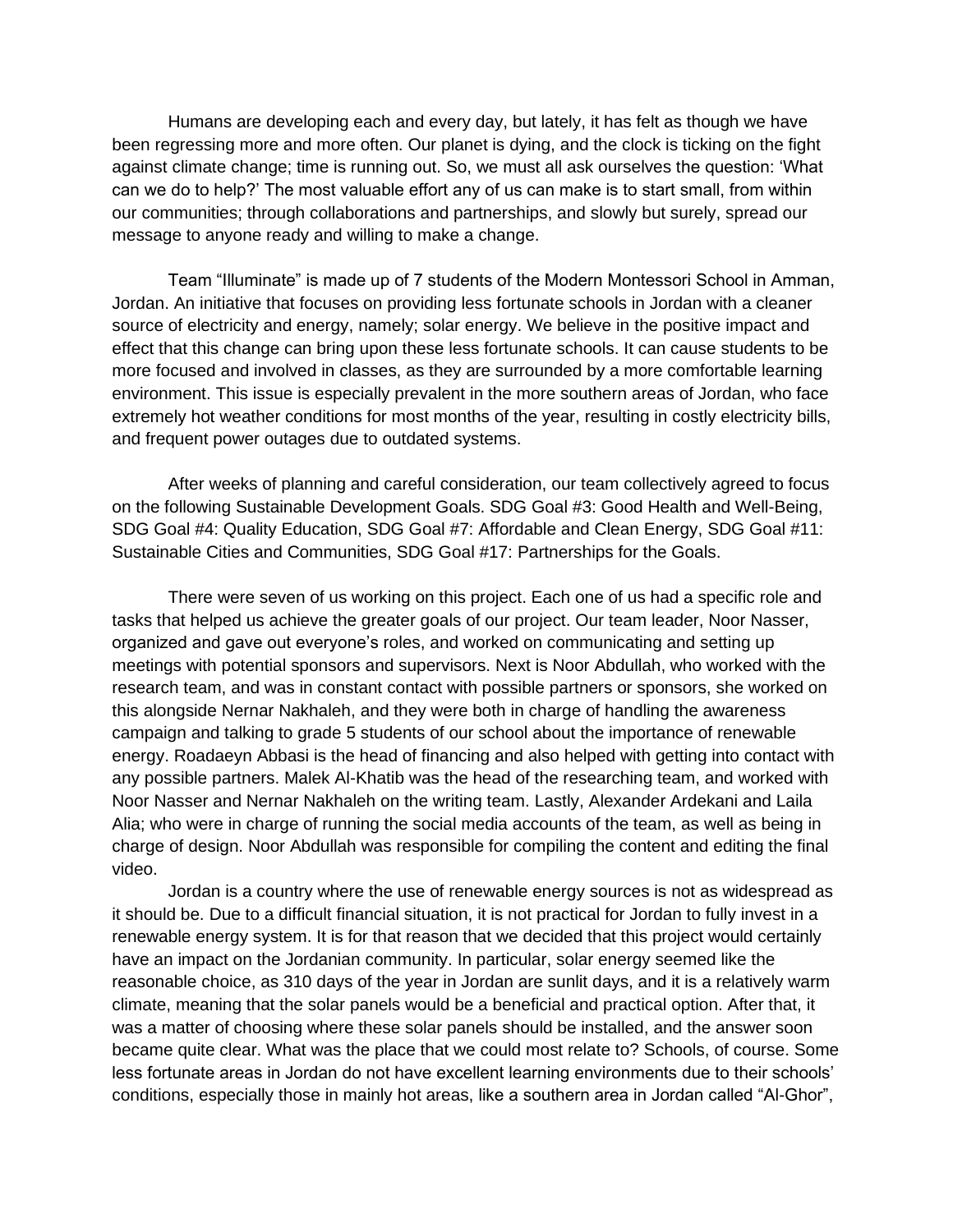where students in their schools experience frequent power outages and must endure those difficult weather conditions. Solar panels seem like an alternative that could be used to improve their situations.

We collaborated with the "Madrasati Organization"; an organization run by the Ministry of Education, who work towards bettering the learning environment in less fortunate schools in Jordan. Partnering with them helped us find a school that we can support by installing solar panels, they acted as a guide for us all throughout our project, considering their extensive experience with these types of projects. Additionally, "Basmitak Hat'alim" were also able to help find a school that we could get into contact with and potentially work with on the project. They are a non-profit Jordanian organization that were able to get into contact with a Gaza refugee camp in Jerash (An area in the north of Jordan), and allowed us to implement our project in the school located in the camp. Furthemore, "Umniah", a local telecommunications company, acted as a guide to our project, offering advice to us, whether it be a proposal that we needed to write, or understanding the nature of the necessary permits we needed to acquire for our project. We were able to work with one of their engineers, and someone from their public relations department.

Schools are our present and our future, the place where people start journeying and impacting. While interviewing school principals, we noted that they frequently experience power outages, and some are unable to install air conditioners due to constantly increasing electricity bills.We felt as though schools would be the most reasonable place to focus our efforts on installing solar panels, as we hope to improve their learning experiences, health, and wellbeing. Moreover, moving forward with the idea of solar panels in schools can set an example of change and sustainability for students. Social media was used to raise awareness on the topics we were discussing which caught the attention of our classmates and friends. Additionally, we carried out awareness sessions for fifth graders in our school, presenting our idea and explaining the importance of renewable energy, the SDG's, and how they can help. Then, we started actively pursuing possible partnerships with local businesses; where spreading the message to organizations in our country can inspire their actions and goals. This project has become a part of all of us now; we talk about and convey the importance of what we are doing to our community, and we wholeheartedly believe in the message we are trying to spread.

The concept of installing solar panels is not a simple one, it is a long process in terms of finding sponsors, governmental procedures, and technical details. The process of installation would then take more than three months after finding sponsors. For this reason, the actual installation of the solar panels has not been completed yet. We have worked diligently on getting necessary approvals and permits according to governmental procedures, solar panel design models and finding sponsors. Inspiring change is a journey with a destination that can seem so far away; a long path we take to finally see the impact we have created in the world.

This project taught us a lot; how to balance our school and personal life, how to run and manage a project, and all the requirements that come with that. Most importantly, we have become aware of the environmental and societal issues that surround us every day. Over many